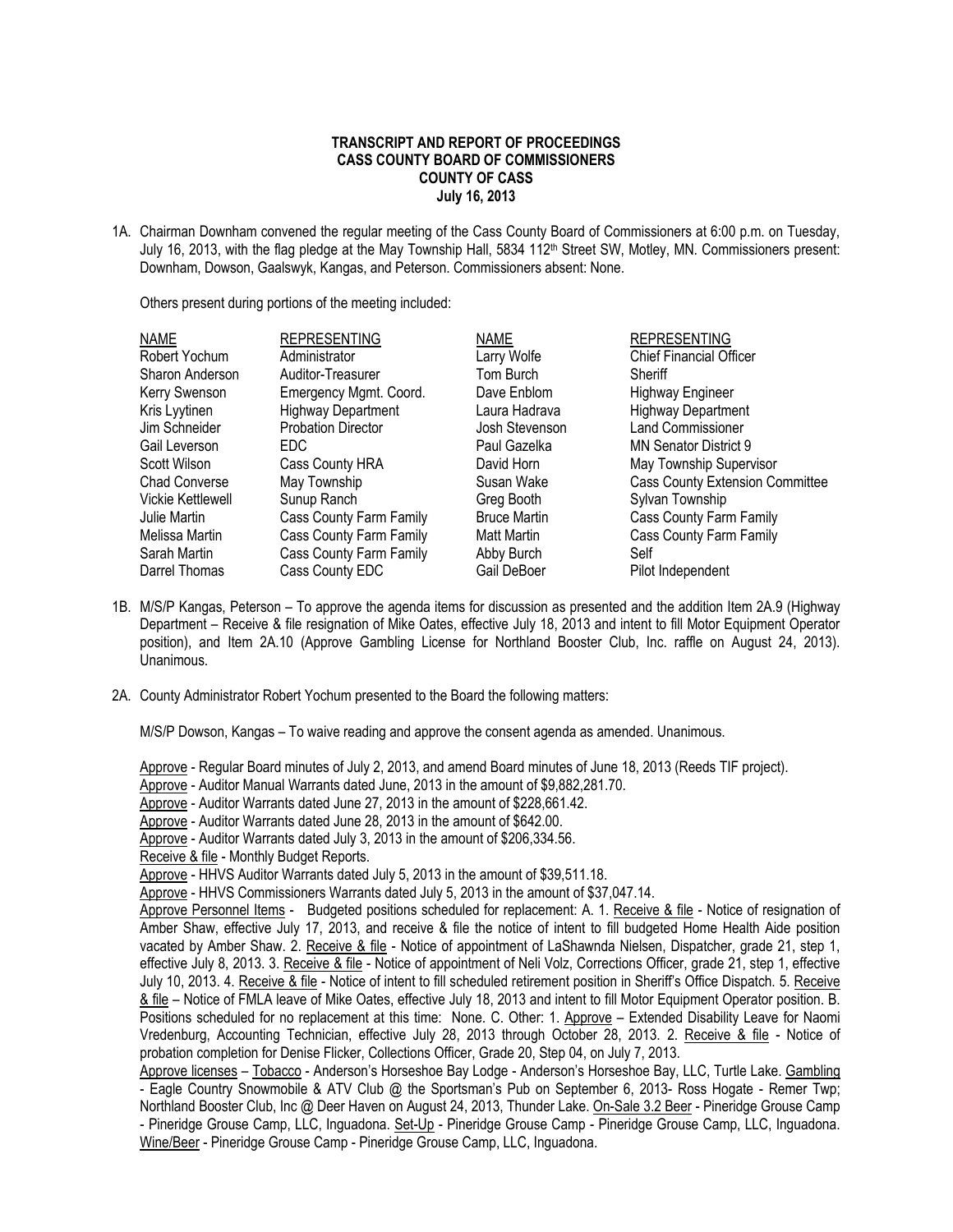Receive & file - Timber auction results of June 27, 2013 totaling 4,815.00 cords plus 29.20mbf saw timber totaling \$115,143.00.

Authorize - 2<sup>nd</sup> quarter Longville Ambulance Subordinate Service District payment in the amount of \$102,750.00.

M/S/P Dowson, Kangas – To award bid to haul material and repair section of Artic Snowmobile Trail in Sec. 20, Crooked Lake Twp. to Holmvig Excavating in the amount of \$17.00/yd, source of funds to be trail maintenance account. Unanimous.

| Bidder                  | <b>Bid Amount</b> |
|-------------------------|-------------------|
| Holmvig Excavating, LLC | \$17.00/yard      |
| Schrupp Excavating, LLC | \$20.00/yard      |
| Outing Sand and Gravel  | \$22.00/yard      |

Accept - Grants dollars from MN DOC for Probation Dept. for FY2014 - FY2015, Caseload/Workload Reduction grant continuation in the amount of \$44,364/yr., and FY2014 - FY2015 REAM grant in the amount of \$8,500.00/yr.

Refer - Initiative Foundation 2014 budget request in the amount of \$17,000.00 to the Citizen Budget Committee for comment.

Receive & file - Correspondence from the Corps of Engineers, Department of the Army regarding zebra mussel management on Leech Lake.

Approve - Resolution No. 29-13 agreement with Highway Dept. and MN Public Safety, for a 50'X100' motorcycle skill test course.

Commissioner Dowson offered Resolution No. 29-13 and moved its adoption; Commissioner Kangas seconded:

Whereas; the State of Minnesota, Department of Public Safety, requires an area of land approximately 50'X100' to be used as a motorcycle skill test course during the summer months, and

Whereas; the Cass County Highway Department has a section of parking lot that would be suitable for this use.

Now, Therefore, Be it Resolved, that the Cass County Board authorizes the County Engineer to enter into a three-year agreement with the State of Minnesota for this purpose.

Resolution No. 29-13 was adopted by majority vote: Ayes. Downham, Dowson, Gaalswyk, Kangas, Peterson. Nays: None.

Receive & file - MN State Demographer population estimates for 2012.

Receive & file - Auditor -Treasurer's Interest Income Report for June 2013.

Approve - HHVS Purchase of Service contract from June 3, 2013 (on-going) with Rural MN CEP, and a non-financial contract with Nystrom & Associates, Ltd. from June 21, 2013 through Dec. 31, 2013 (no contract term changes).

Approve - Central MN Emergency Medical Services Region's Joint Powers Board Agreement.

Approve - Four Cass County Family Center quarterly progress reports and payment of quarterly expense claims totaling \$15,460.00.

Approve - City of Walker appointment of Charolette Hines as Driver's License Agent, effective July 16, 2013.

Approve - Cass County HHVS's adoption of MN Merit Systems EEO/AA Plan in accordance to MN Office-Equity and Agency Development's DHS Bulletin #13-89-01.

Receive & file - Quarterly report of litigated claims.

Receive & file - LCCMR summer schedule to include stops in Cass County (Winnemucca Farms, Conservation Easements on Ten Mile Lake, and Deep Portage tour) on July 17 and July 18, 2013.

Approve - Letter of support for LSOHC FY 2015 proposal "Statewide AIS Facilities and Equipment" to control the movement and prevent spread of AIS.

2B. County Administrator Yochum reported the Personnel Committee of the Board (Downham, Dowson) recommendation to approve labor contract terms discussed at the AFSCME HHVS Unit mediation hearing of Tuesday, July 9, 2013. Mr. Yochum explained that the financial terms are the same as all other units and that the HHVS Unit variable work schedule will be the same as AFSCME Courthouse Unit for employees hired after August 01, 2013. Administrator Yochum also reported that the AFSCME Health, Human, and Veteran Services Unit have voted to accept the 2013-2014 agreement as presented.

M/S/P Kangas, Peterson – To approve the execution of a labor contract for years 2013 and 2014 with Local #2195 AFSCME Health, Human, and Veteran Services Unit as presented. Unanimous.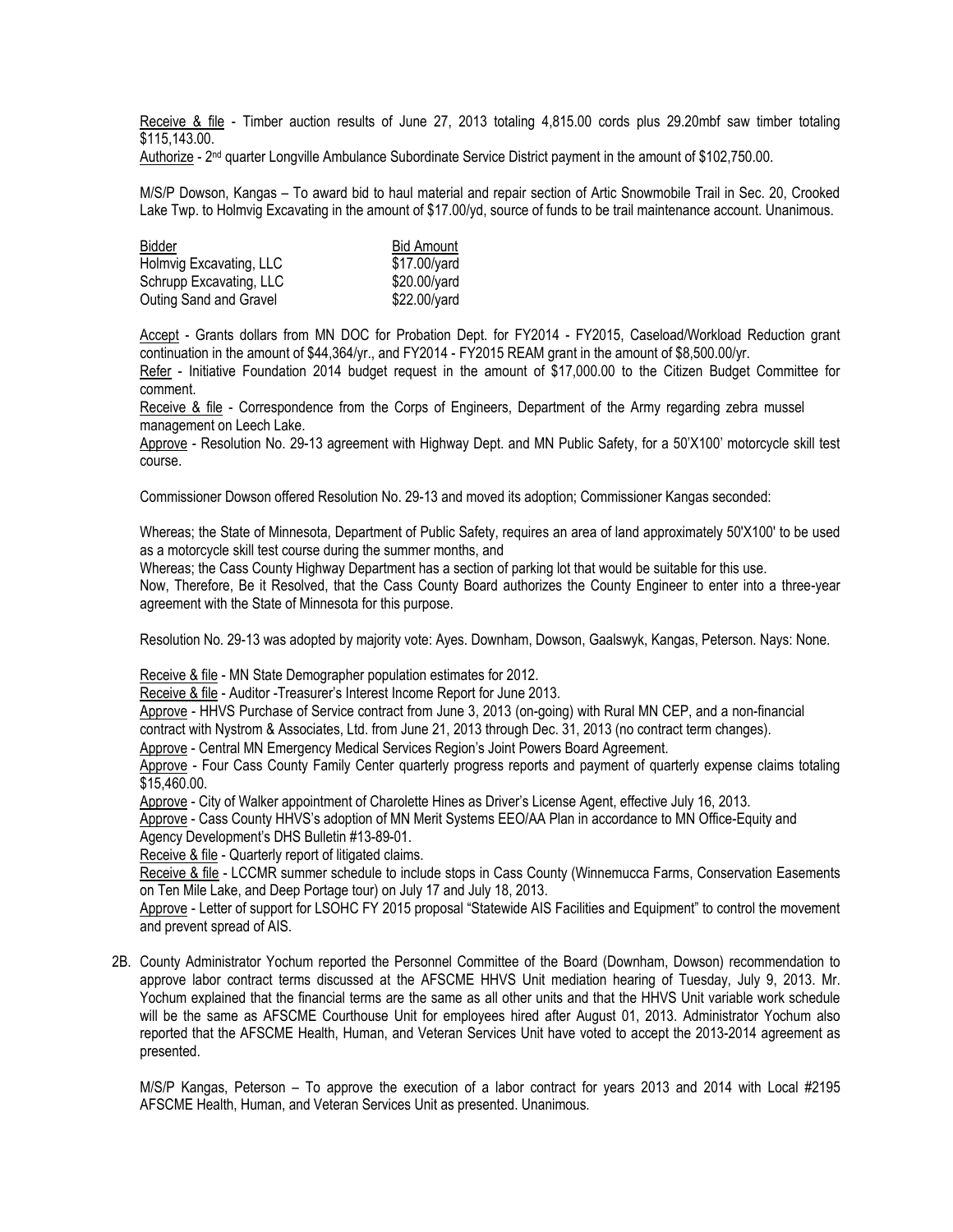3A. Probation Director Jim Schneider discussed the need for a remodel project in the Probation Department at an estimated cost of \$25,464.88. An open floor plan with limited modular separation would be replaced with four private offices which will allow agents to gain privacy for the clients they serve. The project is contemplated in the current Capital Improvement Plan at an estimated cost of \$50,000.00.

| <b>Bidder</b>                   | <b>Bid Amount</b> |
|---------------------------------|-------------------|
| <b>Glenn Construction</b>       | \$12,696.93       |
| Dow Acoustics:                  |                   |
| <b>Probation North Office</b>   | \$1,080.00        |
| <b>Probation South Office</b>   | \$1,980.00        |
| <b>RW Electric</b>              | \$1,930.00        |
| Viking Automatic Sprinkler Co.  | \$1,500.00        |
| Painting supplies               | \$500.00          |
| North Country Business Products | \$5,777.95        |

M/S/P Peterson, Kangas – To approve the remodel project in the Probation Department as presented not to exceed \$26,000. Unanimous.

- 4A. Cass County Extension Committee member Susan Wake explained that each year the local County Extension Committee selects a farm family and submits their recommendation to the University of MN. The criteria for nomination is that the farmer is a Minnesota food producer that is actively involved in agricultural production with one or more agricultural enterprises and have some involvement in their communities. Ms. Wake informed the Board that Bruce and Julie Martin have been selected as the Cass County Farm Family for 2013 noting a real enthusiasm for local agriculture. The Martins discussed the history of the Church Road Dairy Farm that was started in 1982, and current operations of their farm including 400 head of Holstein cows and 700 acres of corn and alfalfa, as well as being a corporate board member of the Associated Milk Producers Inc. The Board congratulated Mr. & Ms. Martin as the 2013 Cass County Farm Family.
- 5A. MN State Senator Paul Gazelka (District 9) discussed the 2013 Legislative session including the State's budget, ARMER sales tax exemption, county program aid, and property tax market value exclusion. The Board thanked Mr. Gazelka for the update. No action required.
- 6A. Auditor-Treasurer Sharon Anderson summarized the Ad-Hoc Business Subsidy Committee (Gaalswyk, Kangas) meeting of Tuesday, July 2, 2013. Ms. Anderson distributed the committee draft Business Subsidy Criteria Policy and the draft Tax Increment Financing Plan for the Reed's Distribution Center project (Housing & Redevelopment Authority Redevelopment Project No. 6, TIF District No. 6-1). Auditor-Treasurer Anderson also reported that the draft Business Subsidy Policy and the draft TIF Plan will be posted on the county website prior to the hearing scheduled during the Tuesday, August 6, 2013 regular Commissioners Board Meeting. No action required.
- 7A. Cass County Economic Development Corporation Executive Director Gail Leverson presented the Cass County EDC Activity Report for June 2013. No action necessary.
- 7B. Cass County Economic Development Director Gail Leverson presented the annual Cass County EDC update. The focus of the EDC continues to be creating new jobs through technical assistance. Projects completed since July 2012 include 5 new businesses, 2 business expansions, and 2 involving job retention. 41 new jobs were created and related investments \$3.6M. Projects were located throughout the County including: Walker, Pine River, Longville, Lake Shore, Backus, Pillager and Cass Lake. Ms. Leverson added that the EDC has just completed a three-year Small Cities grant in Hackensack and Walker with nine housing units and eleven commercial units completed (total investment was \$716,694). Ms. Leverson thanked the Board for Cass County's continued support of EDC and invited the Board to the Cass County EDC annual meeting on October 25, 2013 at Chase Hotel, Walker, MN. No action necessary.
- 8A. Land Commissioner Josh Stevenson presented results from the land sale that was held on Saturday, June 29, 2013. Mr. Stevenson informed the Board that four of the eighteen parcels were sold for a total amount of \$271,300.00, and six parcels sold over the counter prior to the land sale totaled \$149,000.00. All of the parcels sold are State deeded County Administered land proceeds which will be distributed in the 2013 tax forfeit settlement, and the unsold tracts will continue to be available "over the counter".

M/S/P Kangas, Gaalswyk – To receive & file results from the land sale held Saturday, June 29, 2013 in the amount of \$271,300.00, and over the counter sales of \$149,000.00. Unanimous.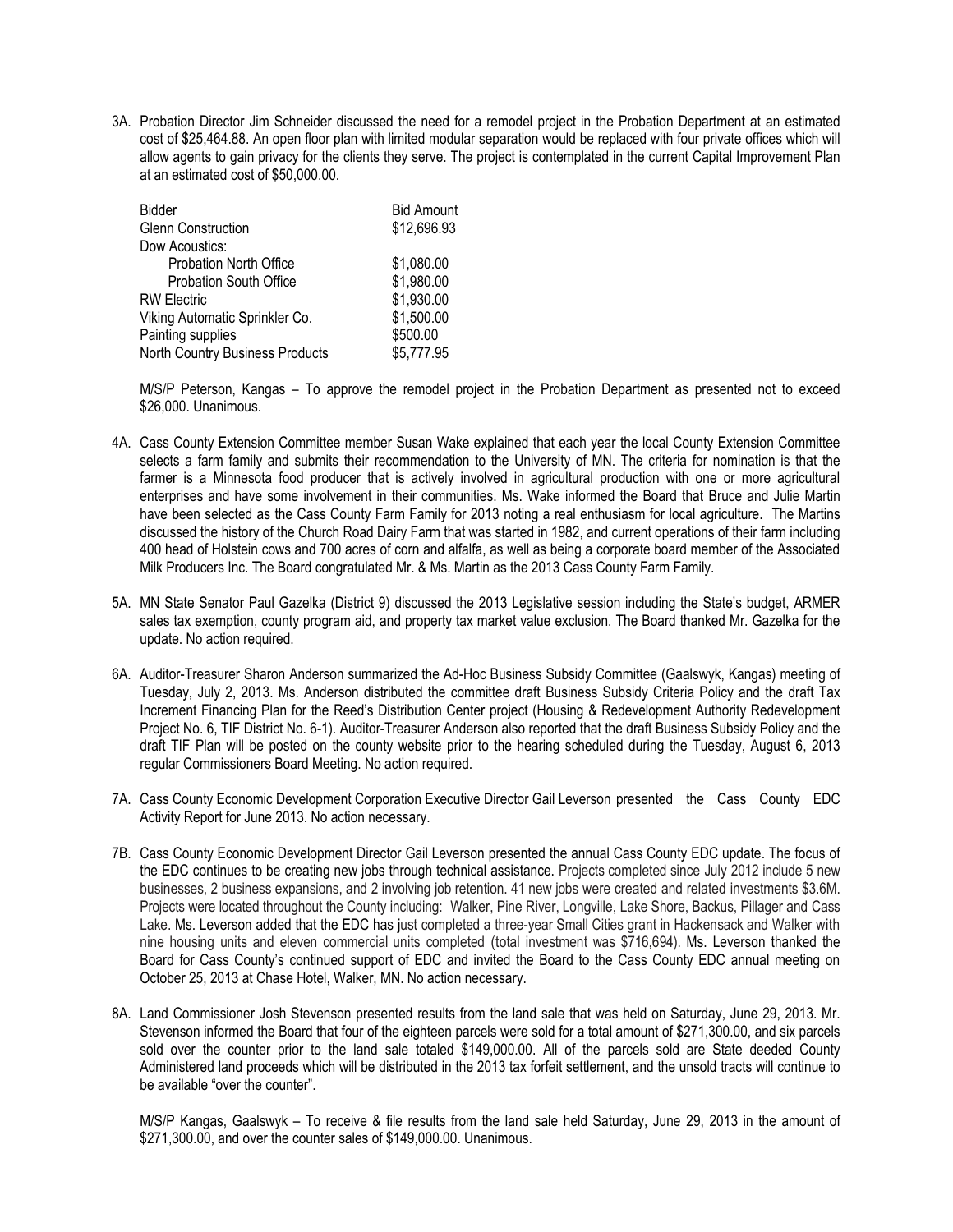8B. Mr. Stevenson informed the Board that the Land Department is interested in working with other counties in northern Minnesota regarding a comprehensive look at forest inventory. Mr. Stevenson explained a grant application being prepared for consideration by the Legislative - Citizen Commission on Minnesota Resources (LCCMR). The proposal "*Redesigned Updating of State & County Forest Inventories*" will be submitted by the Minnesota Department of Natural Resources (DNR) in partnership with the Minnesota Association of County Land Commissioners (MACLC). The proposed inventory would provide natural resource data that can benefit wildlife habitat restoration, water quality protections, invasive species controls, hunting, and other recreation opportunities in the Counties of Aitkin, Becker, Beltrami, Carlton, Cass, Clearwater, Cook, Crow Wing, Hubbard, Itasca, Koochiching, Lake, Lake of the Woods, Pine, and St. Louis.

M/S/P Dowson, Kangas – To approve a letter of support for a grant application being prepared for consideration by the Legislative - Citizen Commission on Minnesota Resources (LCCMR) titled "*Redesigned and Updating of State & County Forest Inventories*". Unanimous.

9A. Sheriff Tom Burch, and Emergency Management Coordinator Kerry Swenson reported that the structural analysis of the Pillager tower indicates it is feasible to move the ARMER antenna position from 350 feet to 450 feet, thus significantly expanding signal coverage in the Pillager area. The cost to move the equipment would be approximately \$25,000.00 and a working estimate of the tower rental fee would change from \$1,350.00 to \$1,500.00 per month. Mr. Swenson added that the ARMER project budget included \$41,000 for signal improvements.

M/S/P Kangas, Gaalswyk – To approve the Pillager tower site improvements as presented, and further approve a tower rental lease not to exceed \$1,500.00 per month. Unanimous.

- 9B. Mr. Swenson invited the Board to participate in the upcoming Homeland Security and Emergency Management (HSEM) training opportunities. No action required.
- 10A.Chief Financial Officer Larry Wolfe explained the budget amendments for FY2012. The Board also discussed the role of the Citizen Budget Committee regarding the budget amendments.

M/S/P Downham, Gaalswyk – To approve the FY2012 budget amendments as presented. Unanimous.

**CASS COUNTY**

| <b>CASS COUNTY</b><br><b>2012 BUDGET AMENDMENTS</b> | FOR BOARD APPROVAL 07/16/2013                                                                      | <b>ORIGINAL</b><br><b>BUDGET</b> | <b>AMENDED</b><br><b>BUDGET</b> | <b>CHANGE</b>    |
|-----------------------------------------------------|----------------------------------------------------------------------------------------------------|----------------------------------|---------------------------------|------------------|
| <b>MIS</b>                                          |                                                                                                    |                                  |                                 |                  |
| 01-060.6268<br>01-060.6308                          | Data Processing Services - MCIS<br>Maintenance Service Contracts - Software                        | 41,000<br>12,121                 | 58,000<br>23,121                | 17,000<br>11,000 |
|                                                     | <b>Total Change</b>                                                                                |                                  |                                 | 28,000           |
| Source: Unassigned Fund Balance                     | To amend budget for increased share of MCIS Costs, E Time Sheet Maintenance, ARC View Licenses     |                                  |                                 |                  |
| Recorder<br>01-100.6603                             | <b>Tech Fund Expenditures</b>                                                                      | 41,400                           | 156,400                         | 115,000          |
|                                                     | To amend budget for technical equipment upgrades<br>Source: Restricted Recorders Tech Fund Balance |                                  |                                 |                  |
| <b>Building &amp; Grounds</b><br>01-112.6606        | Capital Outlay - Equipment                                                                         | 0                                | 240,000                         | 240,000          |
| Source: Unassigned Fund Balance                     | To establish budget for LP Conversion, Pipeline, Tank relocate, and Safety Project                 |                                  |                                 |                  |
| <b>Sheriff</b><br>01-200.6102                       | Salaries/Wages Permanent                                                                           | 2,143,718                        | 2,150,718                       | 7,000            |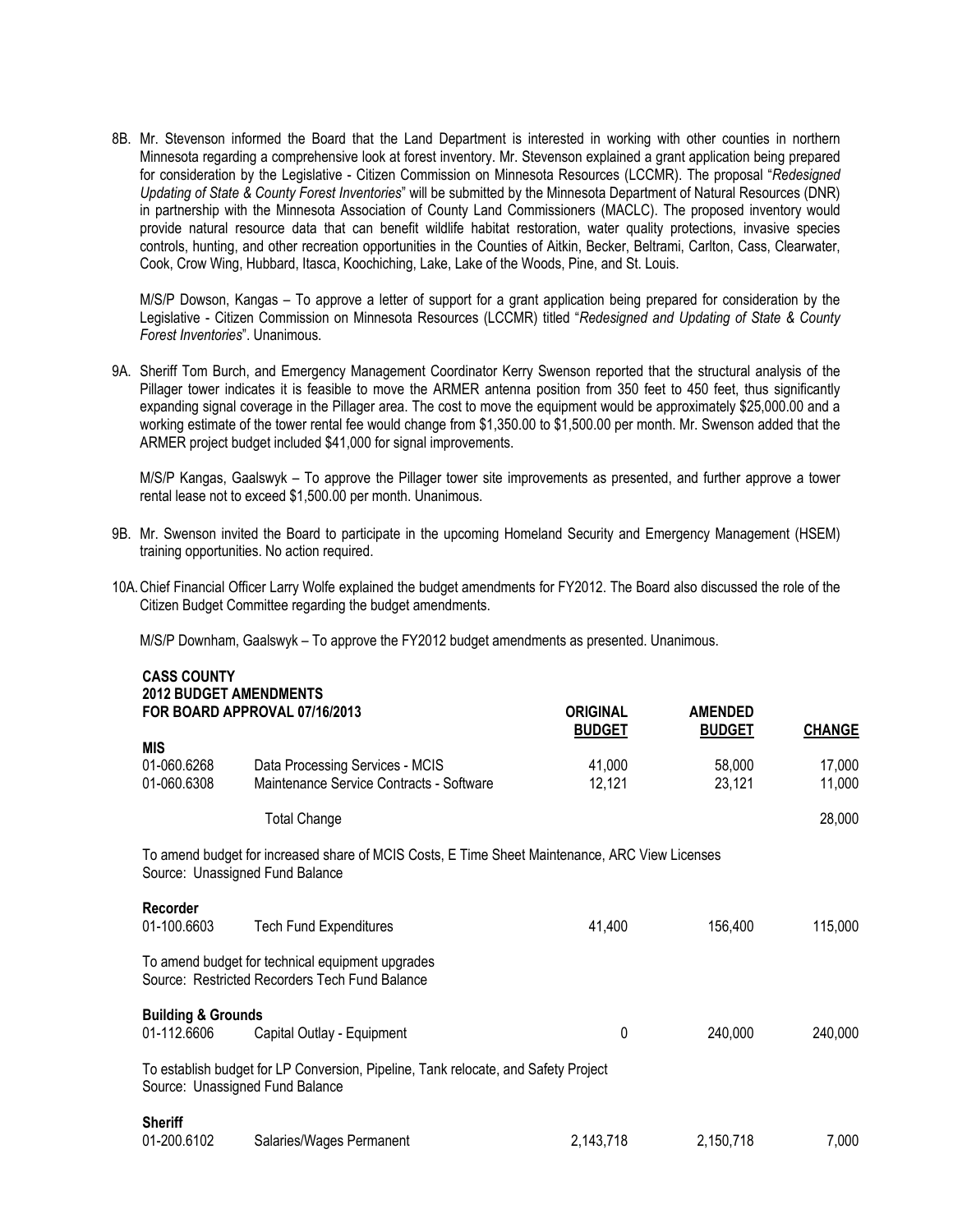| 01-200.6103<br>01-200.6105<br>01-200.6106<br>01-200.6155<br>01-200.6162<br>01-200.6172<br>01-200.6295<br>01-200.6349<br>01-200.6565                                 | Salaries/Wages Temporary<br>Salaries/Wages Overtime<br>Salaries/Wages Bailiff<br>Employer Cafeteria Contribution<br><b>Employer PERA</b><br>Employer FICA<br><b>Positron Computer Services</b><br>Rents Leases Towers & Other<br>Gasoline         | 153,917<br>150,000<br>65,000<br>511,487<br>301,246<br>72,594<br>31,000<br>20,000<br>175,000 | 191,917<br>221,000<br>71,000<br>522,487<br>350,246<br>86,594<br>37,000<br>32,000<br>215,000 | 38,000<br>71,000<br>6,000<br>11,000<br>49,000<br>14,000<br>6,000<br>12,000<br>40,000 |
|---------------------------------------------------------------------------------------------------------------------------------------------------------------------|---------------------------------------------------------------------------------------------------------------------------------------------------------------------------------------------------------------------------------------------------|---------------------------------------------------------------------------------------------|---------------------------------------------------------------------------------------------|--------------------------------------------------------------------------------------|
|                                                                                                                                                                     | <b>Total Change</b>                                                                                                                                                                                                                               |                                                                                             |                                                                                             | 254,000                                                                              |
| Source: Unassigned Fund Balance                                                                                                                                     | To amend budget for severance pay, position changes, computer services, tower leases and fuel for squads.                                                                                                                                         |                                                                                             |                                                                                             |                                                                                      |
| <b>Medical Examiner</b><br>01-222.6299                                                                                                                              | <b>Other Professional Services</b>                                                                                                                                                                                                                | 90,000                                                                                      | 115,000                                                                                     | 25,000                                                                               |
| Source: Unassigned Fund Balance                                                                                                                                     | To amend budget for increased activity in the Medical Examiners Department                                                                                                                                                                        |                                                                                             |                                                                                             |                                                                                      |
| <b>County Jail</b><br>01-250.6603                                                                                                                                   | Capital Outlay                                                                                                                                                                                                                                    | 5,237                                                                                       | 221,517                                                                                     | 216,280                                                                              |
| Source: Prepaid Asset Account                                                                                                                                       | To amend budget for amortization of prepaid asset (Crow Wing Pod)                                                                                                                                                                                 |                                                                                             |                                                                                             |                                                                                      |
| <b>Sentence to Serve</b><br>01-251.6102<br>01-251.6155                                                                                                              | Salaries/Wages Permanent<br>Cafeteria Contribution                                                                                                                                                                                                | 48,263<br>11,100                                                                            | 60,263<br>14,100                                                                            | 12,000<br>3,000                                                                      |
|                                                                                                                                                                     | <b>Total Change</b>                                                                                                                                                                                                                               |                                                                                             |                                                                                             | 15,000                                                                               |
| Source: Unassigned Fund Balance                                                                                                                                     | To amend budget for position change and severance.                                                                                                                                                                                                |                                                                                             |                                                                                             |                                                                                      |
| <b>Emergency Services</b><br>01-280.6299                                                                                                                            | Prof Services - ARMER 800 mhz Project                                                                                                                                                                                                             | 0                                                                                           | 450,000                                                                                     | 450,000                                                                              |
|                                                                                                                                                                     | To establish budget for expenditures related to the ARMER 800 mhz Project<br>Source: Grants and Committed Fund Balance                                                                                                                            |                                                                                             |                                                                                             |                                                                                      |
| <b>Environmental Services</b>                                                                                                                                       |                                                                                                                                                                                                                                                   |                                                                                             |                                                                                             |                                                                                      |
| <b>Planning &amp; Zoning</b><br>01-801.6102<br>01-801.6103<br>01-801.6155<br>01-801.6162<br>01-801.6172<br>01-801.6299<br>01-801.6561<br>01-801.6565<br>01-801.6603 | Salaries/Wages Permanent<br>Salaries/Wages Temporary<br>Employer Cafeteria Contribution<br><b>Employer PERA</b><br>Employer FICA<br><b>Other Professional Services</b><br><b>County Car Repair</b><br>Gasoline<br>Capital Outlay - Copier Charges | 150,040<br>0<br>32,745<br>10,879<br>11,478<br>10,000<br>250<br>5,750<br>15,000              | 166,040<br>4,600<br>36,745<br>13,879<br>14,478<br>32,000<br>2,550<br>8,750<br>25,000        | 16,000<br>4,600<br>4,000<br>3,000<br>3,000<br>22,000<br>2,300<br>3,000<br>10,000     |
|                                                                                                                                                                     | <b>Total Change</b>                                                                                                                                                                                                                               |                                                                                             |                                                                                             | 67,900                                                                               |

To amend budget for permanent and temp wages, inspections and professional charges, car repair, gasoline, capital expenses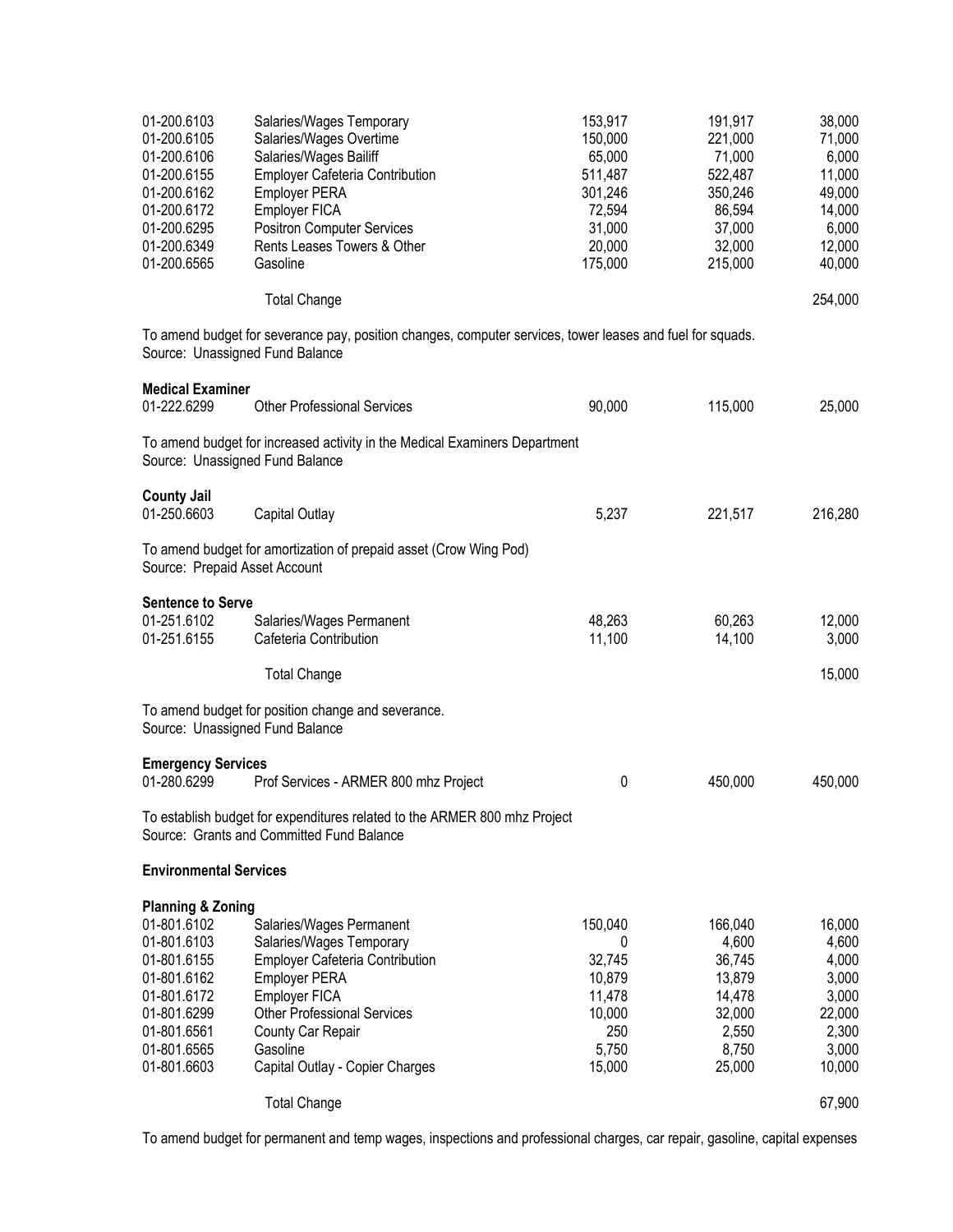Source: Unassigned Fund Balance

| <b>Special Projects</b>                                                                                                               |                                                                                                                                                                                     |                                                                      |                                                                          |                                                                       |
|---------------------------------------------------------------------------------------------------------------------------------------|-------------------------------------------------------------------------------------------------------------------------------------------------------------------------------------|----------------------------------------------------------------------|--------------------------------------------------------------------------|-----------------------------------------------------------------------|
| 01-801-594.6299<br>01-801-594.6379                                                                                                    | <b>Other Professional Charges</b><br>Miscellaneous Charges                                                                                                                          | 183,993<br>0                                                         | 203,993<br>46,000                                                        | 20,000<br>46,000                                                      |
|                                                                                                                                       | <b>Total Change</b>                                                                                                                                                                 |                                                                      |                                                                          | 66,000                                                                |
|                                                                                                                                       | To amend budget for Lake Association projects<br>Source: Grants, Fees and Assigned Fund Balance                                                                                     |                                                                      |                                                                          |                                                                       |
| <b>Total General Fund Changes</b><br>Total from other sources                                                                         | <b>Total from Unassigned Fund Balance</b>                                                                                                                                           |                                                                      |                                                                          | 1,477,180<br>629,900<br>847,280                                       |
| Road & Bridge                                                                                                                         |                                                                                                                                                                                     |                                                                      |                                                                          |                                                                       |
| Department 313 - Maintenance<br>03-313.6281<br>03-313.6297<br>03-313.6299<br>03-313.6512<br>03-313.6520<br>03-313.6524<br>03-313.6526 | <b>Misc Services</b><br>Road Maint Service & Town Road Apportionment<br><b>Other Professional and Technical Services</b><br>Culverts<br>Sand & Salt<br>Striping<br>Calcium Chloride | 10,000<br>35,000<br>50,000<br>30,000<br>110,000<br>80,000<br>600,000 | 110,000<br>495,000<br>362,000<br>70,000<br>190,000<br>125,000<br>690,000 | 100,000<br>460,000<br>312,000<br>40,000<br>80,000<br>45,000<br>90,000 |
|                                                                                                                                       | <b>Total Change</b>                                                                                                                                                                 |                                                                      |                                                                          | 1,127,000                                                             |
|                                                                                                                                       | To amend budget for additional professional services and materials needed<br>Source: Town Road Apportionment, Storm Reimbursements, Charges for Services & Assigned Fund Balance    |                                                                      |                                                                          |                                                                       |
| <b>Department 313 - Construction</b><br>03-313.6604<br>03-313.6620                                                                    | Capital Outlay Construction<br><b>County Road Construction</b>                                                                                                                      | 2,875,000<br>850,000                                                 | 6,375,000<br>950,000                                                     | 3,500,000<br>100,000                                                  |
|                                                                                                                                       | <b>Total Change</b>                                                                                                                                                                 |                                                                      |                                                                          | 3,600,000                                                             |
|                                                                                                                                       | To amend budget for additional construction projects<br>Source: Advance from State, Assigned Fund Balance, Cost Sharing, Grants and Awards.                                         |                                                                      |                                                                          |                                                                       |
|                                                                                                                                       | <b>Total Road &amp; Bridge Fund Changes</b>                                                                                                                                         |                                                                      |                                                                          | 4,727,000                                                             |
| <b>Capital Fund</b><br>33-651.6299                                                                                                    | <b>Other Professional and Technical Services</b>                                                                                                                                    | 0                                                                    | 3,500                                                                    | 3,500                                                                 |
|                                                                                                                                       | To establish budget for Deep Portage LCCMR Energy Project<br>Source: LCCMR Energy Grant & Deep Portage Funds                                                                        |                                                                      |                                                                          |                                                                       |
| <b>Total Capital Fund Changes</b>                                                                                                     |                                                                                                                                                                                     |                                                                      |                                                                          | 3,500                                                                 |
| <b>Unorganized Township Fund</b><br>45-124.6281                                                                                       | Misc Service - Roads                                                                                                                                                                | 250,000                                                              | 470,000                                                                  | 220,000                                                               |
|                                                                                                                                       | To amend budget for 5 year gravel program                                                                                                                                           |                                                                      |                                                                          |                                                                       |

Source: Assigned Fund Balance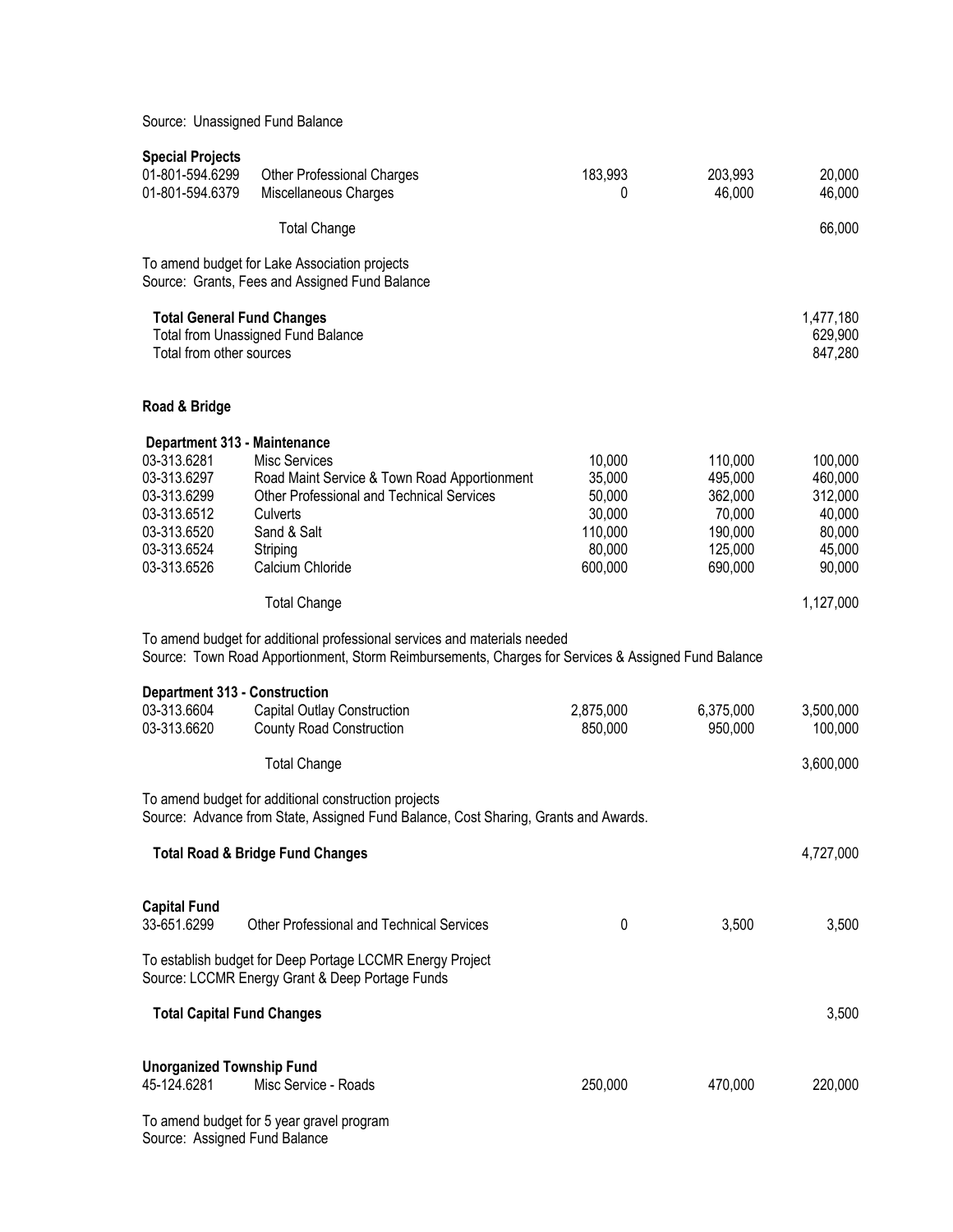|                                                                                                                                                                                                                                                                                                  | <b>Total Unorganized Township Fund Changes</b>                               |         |           | 220,000           |
|--------------------------------------------------------------------------------------------------------------------------------------------------------------------------------------------------------------------------------------------------------------------------------------------------|------------------------------------------------------------------------------|---------|-----------|-------------------|
| <b>Forfeited Tax Fund</b><br>71-032.6298<br>Source: Restricted Fund Balance                                                                                                                                                                                                                      | <b>Contracted Services</b><br>To amend budget for contracted survey projects | 120,000 | 210,000   | 90,000            |
|                                                                                                                                                                                                                                                                                                  | <b>Total Forfeited Tax Fund Changes</b>                                      |         |           | 90,000            |
| <b>Environmental Trust</b><br>73-001.6612<br>25,000<br>Land Asset Management<br>0<br>0<br><b>Environmental Trust - Trails</b><br>73-001.6807<br>115,000<br>To amend budget for Shingobee, Lake Shore trail improvement projects, Pillager storm water project<br>Source: Restricted Fund Balance |                                                                              |         |           | 25,000<br>115,000 |
|                                                                                                                                                                                                                                                                                                  | <b>Total Environmental Trust Fund Changes</b>                                |         |           | 140,000           |
| <b>Grand Total All Funds</b>                                                                                                                                                                                                                                                                     |                                                                              |         | 6,657,680 |                   |

10B.Mr. Wolfe presented the 2013 forfeited tax settlement (2012 receipts) and proposed distribution of \$1,396,809 as follows: reforestation \$349,202, trails \$209,521, general revenue \$335,235, eligible school districts \$335,234, and \$167,617 to eligible townships and cities.

M/S/P Peterson, Kangas – To approve the 2013 forfeited tax settlement (2012 receipts) in the amount of \$1,396,809.00 and distribution of the same to Cass County taxing jurisdictions as presented. Unanimous.

11A.County Highway Engineer David Enblom and Highway Construction/Design Engineer Laura Hadrava presented bids that were opened on Tuesday, July 16, 2013 for a [bridge project across the Boy River on CSAH No. 8](http://www.co.cass.mn.us/highway/pdfs/011-608-015.pdf) [\(S.P. 011-608-015\).](http://www.co.cass.mn.us/highway/pdfs/011-608-015.pdf) 

Project No.: SP 011-608-015 – Replace Bridge No. 11503 on CSAH No.8 Engineers Estimate - \$941,021.50 Bidder Total Bid Amount Percent Over/Under Estimate Swingen Construction Co.  $$1,153,792.80$  22.61% Over Estimate Redstone Const. Co., Inc.  $$1,181,651.95$  25.57% Over Estimate Robert R. Schroeder Construction, Inc. \$1,218,377.75 29.47% Over Estimate

M/S/P Dowson, Downham - To award the bid to the apparent low bidder for Project No.: SP 011-608-015 Replace Bridge No. 11503 on CSAH No.8 to the apparent low bidder of Swingen Construction Co. in the bid amount of \$\$1,153,792.80, contingent upon approval by MnDOT and the Leech Lake Tribal Council. Unanimous.

11B.Mr. Enblom discussed the final MPCA Stipulation Agreement for SAP 11-617-05 – CSAH No.17 project. The agreement provides that Tri-City Paving and Cass County pay a \$38,000.00 civil penalty to the MPCA for alleged storm water violations (discharge of sediment-laden stormwater causing significant material discoloration in wetlands and Mayo Creek all of which were within or immediately adjacent to the site) during reconstruction of CSAH No.17.. Mr. Enblom reported that Tri-City Paving's penalty is \$29,250.00 and Cass County's penalty is \$8,750.00 based upon mutually agreement of assigned liabilities.

M/S/P Gaalswyk, Dowson – To approve execution of the final MPCA Stipulation Agreement for SAP 11-617-05 – CSAH No.17 project as presented, and further, to approve Cass County's payment of the civil penalty in the amount of \$8,750.00. Unanimous.